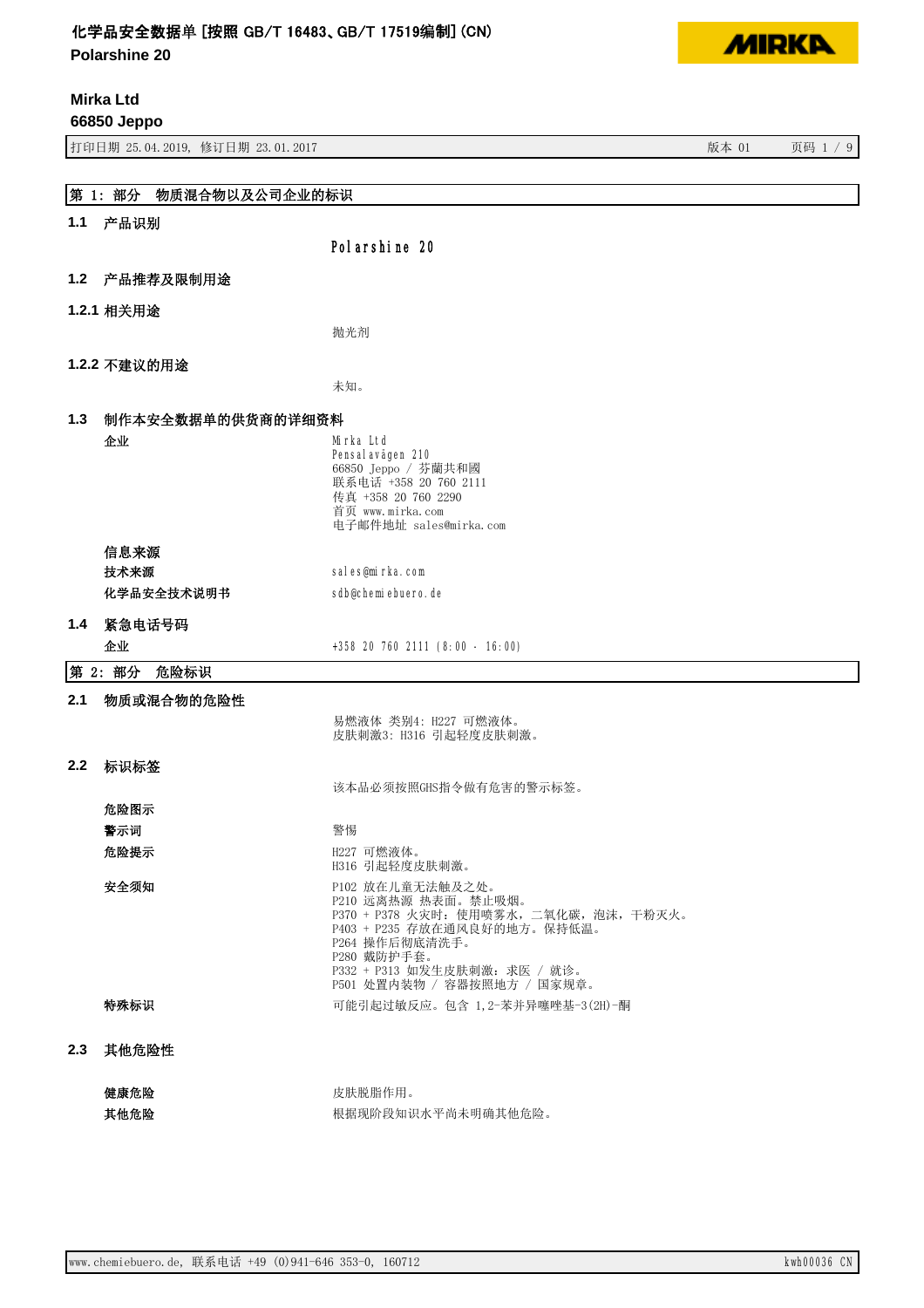**Polarshine 20**

**Mirka Ltd**

**66850 Jeppo**

书<br>19 5.04.2019, 修订日期 23.01.2017 3 5 5 5 5 6 7 7 8 7 9 5 5 6 7 7 9 5 7 8 7 9 5 6 7 8 7 9 5 7 8 7 9 5 7 8 7 9 5 7

**MIRKA** 

# 产品种类:

# 3.2 本产品是一种混合物。

|                                                                   | 浓度或浓度范围  组成部分                                            |                                                                          |  |
|-------------------------------------------------------------------|----------------------------------------------------------|--------------------------------------------------------------------------|--|
|                                                                   | [质量分数,%]                                                 |                                                                          |  |
|                                                                   |                                                          | 20 - < 40 氧化铝                                                            |  |
|                                                                   | CAS: 1344-28-1, EINECS/ELINCS: 215-691-6                 |                                                                          |  |
| 10 - < 20 石油加氢轻馏分                                                 |                                                          |                                                                          |  |
| CAS: 64742-47-8, EINECS/ELINCS: 265-149-8, EU-INDEX: 649-422-00-2 |                                                          |                                                                          |  |
|                                                                   | GHS/CLP: 吸入性危害, 第1类: H304 - 易燃液体 类别4: H227 - 皮肤刺激3: H316 |                                                                          |  |
| 5 - < 10 矿物油                                                      |                                                          |                                                                          |  |
|                                                                   |                                                          | CAS: 8042-47-5, EINECS/ELINCS: 232-455-8, Reg-No.: 01-2119487078-27-XXXX |  |
|                                                                   |                                                          | GHS/CLP: 吸入性危害, 第1类: H304                                                |  |
|                                                                   |                                                          | 0,005 - < 0,05 1, 2-苯并异噻唑基-3(2H)-酮                                       |  |
|                                                                   |                                                          | CAS: 2634-33-5, EINECS/ELINCS: 220-120-9, EU-INDEX: 613-088-00-6         |  |
|                                                                   |                                                          | GHS/CLP: 重眼睛损伤/眼睛刺激性 类别 1: H318 - 对水生生物急性危害 类别1: H400 - 对水生生物慢性危害        |  |
|                                                                   |                                                          | 类别2: H411 - 急性毒性-经口 类别4: H302 - 皮肤刺激2: H315 - 皮肤过敏 类别 1: H317            |  |
|                                                                   |                                                          |                                                                          |  |
|                                                                   | 组成部分注释                                                   | 所含成分全部在IECSC清单中己列明, 或者不在该清单涵盖范围之内。                                       |  |
|                                                                   |                                                          | SVHC 清单(高度关注物质): 不含有或低于0.1% 的物质。<br>所列H项的内容参阅第16章。                       |  |
|                                                                   |                                                          |                                                                          |  |
|                                                                   | 第 4: 部分<br>急救措施                                          |                                                                          |  |
| 4.1                                                               | 必要的急救措施                                                  |                                                                          |  |
|                                                                   | 一般注意事项                                                   |                                                                          |  |
|                                                                   |                                                          | 更换浸湿的衣物。                                                                 |  |
|                                                                   |                                                          |                                                                          |  |
|                                                                   | 吸入后                                                      | 提供新鲜空气。                                                                  |  |
|                                                                   | 皮肤接触后                                                    | 皮肤接触时用清水及肥皂清洗。                                                           |  |
|                                                                   |                                                          | 感觉皮肤持续刺激时及时就医.                                                           |  |
|                                                                   | 眼部接触后                                                    | 必须谨慎缓慢的用水冲洗几分钟。如佩戴隐形眼镜应尽量摘除。继续冲洗。<br>如果眼睛感到持续刺激: 请咨询医生/请求医生帮助。           |  |
|                                                                   | 误吞后                                                      | 就医治疗。<br>不能催吐。                                                           |  |
|                                                                   |                                                          | 冲洗口腔,大量饮水。                                                               |  |
| 4.2                                                               |                                                          | 重要的急性或延迟出现的症状和使用                                                         |  |
|                                                                   |                                                          | 无信息可用。                                                                   |  |
|                                                                   |                                                          |                                                                          |  |
| 4.3                                                               | 急救或特别医疗方面的注意事项                                           |                                                                          |  |
|                                                                   |                                                          | 对症治疗。                                                                    |  |
|                                                                   |                                                          | 将安全数据单提供给医生                                                              |  |
|                                                                   |                                                          |                                                                          |  |
| 第 5: 部分 消防措施                                                      |                                                          |                                                                          |  |
| 5.1                                                               | 灭火材料                                                     |                                                                          |  |
|                                                                   | 适合的灭火剂                                                   | 泡沫、灭火粉末, 喷水, 二氧化碳                                                        |  |
|                                                                   |                                                          |                                                                          |  |
|                                                                   | 不合适的灭火剂                                                  | 束射水                                                                      |  |
| 5.2                                                               | 由于物质或混合物导致的特殊危险                                          |                                                                          |  |
|                                                                   |                                                          | 形成有毒热解产物的危险。                                                             |  |
|                                                                   |                                                          | 未燃尽的碳氢化合物                                                                |  |
|                                                                   |                                                          |                                                                          |  |
| 5.3                                                               | 消防的注意事项                                                  |                                                                          |  |
|                                                                   |                                                          | 不可吸入爆炸和火灾废气。                                                             |  |
|                                                                   |                                                          | 使用与周围空气隔离的呼吸防护装备。                                                        |  |
|                                                                   |                                                          |                                                                          |  |
|                                                                   |                                                          | 燃烧残留物和受到污染的消防水必须按照当地法规来处理。                                               |  |
|                                                                   |                                                          |                                                                          |  |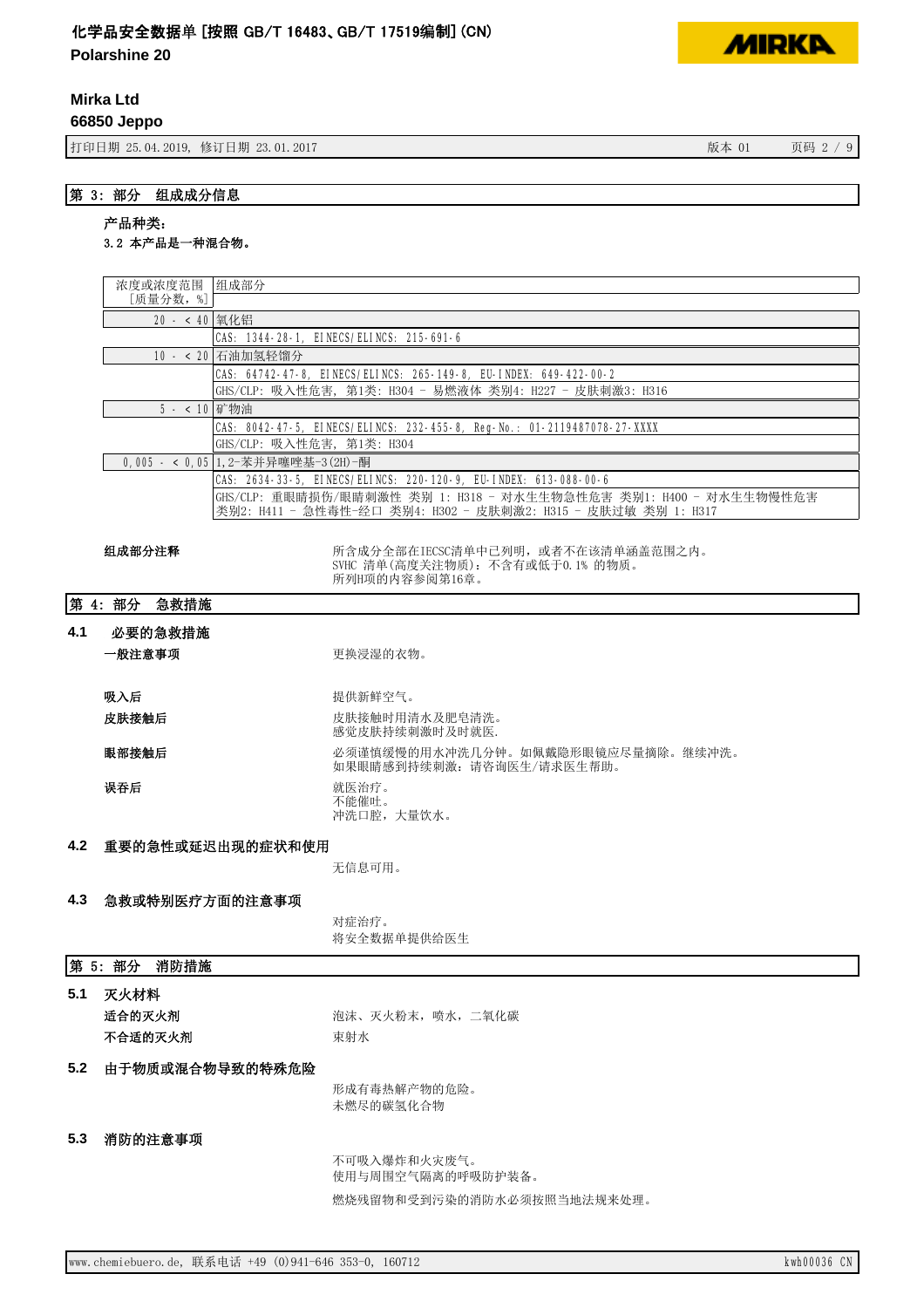**Polarshine 20**

**Mirka Ltd**

**66850 Jeppo**

打印日期 25.04.2019, 修订日期 23.01.2017 20:00 20:00 20:00 20:00 20:00 20:00 20:00 20:00 20:00 20:00 20:00 20:00 20:00 20:00 20:00 20:00 20:00 20:00 20:00 20:00 20:00 20:00 20:00 20:00 20:00 20:00 20:00 20:00 20:00 20:00 20:00 20:

# 第 6: 部分 意外释放措施

#### 6.1 作业人员防护措施、防护装备和应急处置程序

提供足够通风。 由于溢出/洒出的产品而导致特别的滑倒危险。 使用个人防护装备。

#### 6.2 环境保护措施

避免表面膨胀(例如通过阻隔或油封)。 不可让其流入下水道/地表水/地下水中。

### 6.3 泄漏化学品的收容、清除方法及所使用的处置材料

利用吸液性材料(通用结合剂)吸收。 按照当地法律法规来处理吸收过的物质。

#### 6.4 参考其他章节的提示

见章节 8+13

### 第 7: 部分 操作和储存

#### 7.1 安全处置注意事项

只能在通风良好处使用。 避免在密封室内泼洒或喷洒。 使用耐溶剂设备。 机加工时加工设备应有抽吸措施。 避免接触眼睛和皮肤。使用个人防护装备。 远离火源 - 禁止吸烟。 使用本品时禁止饮食或吸烟。 休息时及下班后必须洗手。

涂抹护肤膏保护皮肤。

#### 7.2 考虑与不兼容物质共同储存的安全条件

铺设耐溶剂密封地板。 必须避免渗入地下。 只能存放在原装容器内。 不能与氧化剂共同存放。

防止加温/过热。 将容器保存在通风良好的地方。 将容器密封保存。 防止霜冻。 防止干燥。

#### 7.3 特定的最终使用目的

见产品用途, 章节 1.2

**MIDKD**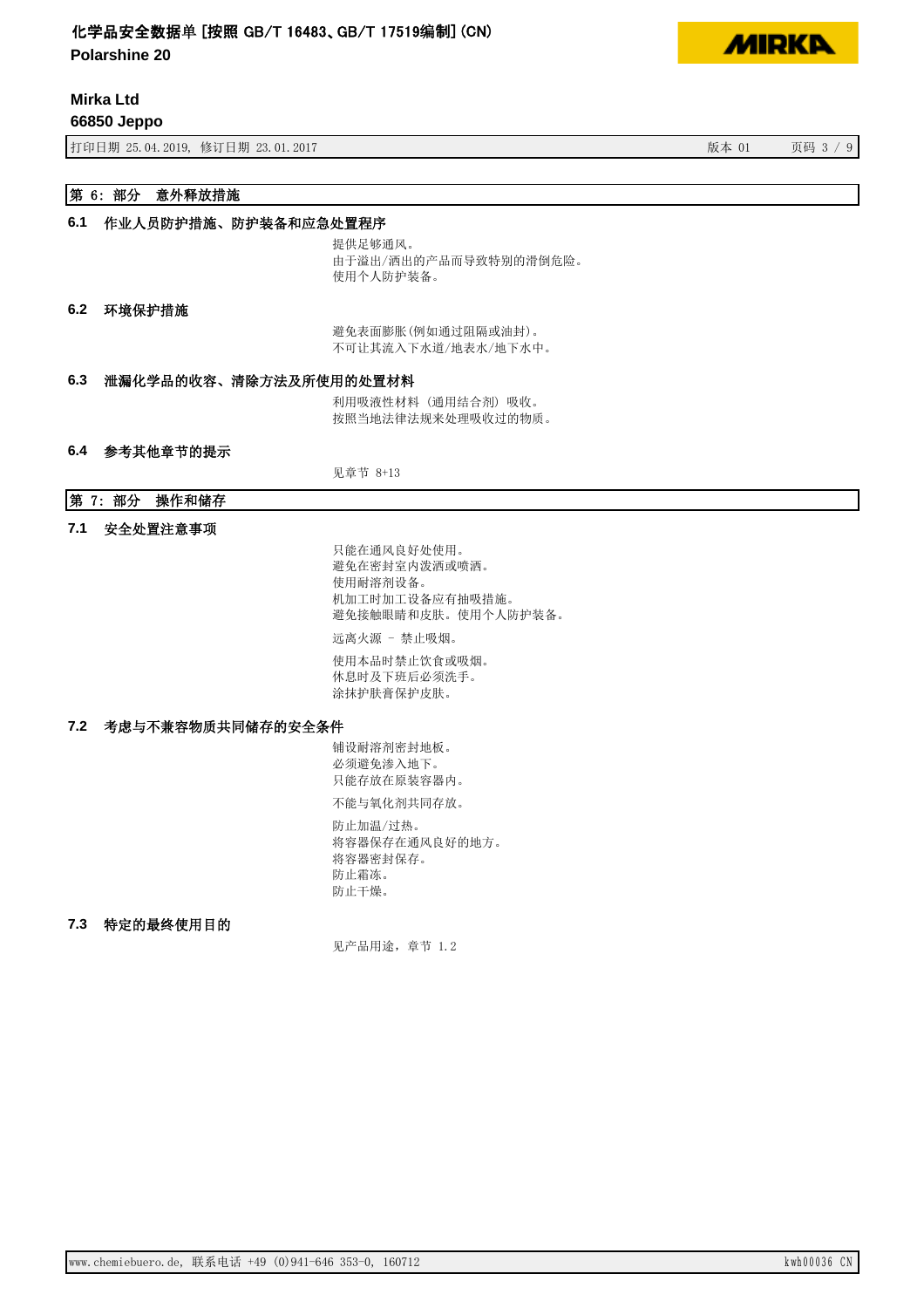**Polarshine 20**

# **Mirka Ltd**

### **66850 Jeppo**

有效的 打印日期 25.04.2019, 修订日期 23.01.2017 12:00 12:00 12:00 12:00 12:00 12:00 12:00 12:00 12:00 12:00 12:00 12:00 1

# 第 8: 部分 暴露控制个人防护

# 8.1 需监控的参数

## 控制参数 (CN)

| 组成部分                                                                                                                            |
|---------------------------------------------------------------------------------------------------------------------------------|
| 氧化铝                                                                                                                             |
| CAS: 1344-28-1, EINECS/ELINCS: 215-691-6                                                                                        |
| 8小时: 4 mg/m <sup>3</sup>                                                                                                        |
| 石油加氢轻馏分                                                                                                                         |
| CAS: 64742-47-8, EINECS/ELINCS: 265-149-8, EU-INDEX: 649-422-00-2                                                               |
| $ 8/\sqrt{m} $ : 184 ppm, 1200 mg/m <sup>3</sup> , Vapor, Total Hydrocarbons, RCP - Reciprocal calculation procedure (Supplier) |

## DNEL

| 组成部分                                        |
|---------------------------------------------|
| 矿物油, CAS: 8042-47-5                         |
| 工业, 吸入, 长时间 - 系统效果: 160 mg/m <sup>3</sup> . |
| 工业, 皮肤, 长时间 - 系统效果: 220 mg/kg bw/d.         |
| 用户,通过口腔,长时间 - 系统效果: 40 mg/kg bw/d.          |
| 用户, 皮肤, 长时间 - 系统效果: 93 mg/kg bw/day.        |
| 用户, 吸入, 长时间 - 系统效果: 35 mg/m <sup>3</sup> .  |

## ࡦ䵢᧗᳤ **8.2**

| 技术设备构建的注意事项 | 确保工作期间有充足的通风。<br>工位测量的测量方法需满足DIN EN<br>482所规定的性能要求。在IFA危险品清单中有示例性的建议。                                           |
|-------------|-----------------------------------------------------------------------------------------------------------------|
| 眼睛防护        | 护目镜 (EN 166:2001)                                                                                               |
| 手部防护        | 本说明为建议。如需详情请联系手套供应商。<br>长时间接触:<br>> 0.4 mm: 丁基橡胶,>480 min (EN 374)。<br>喷溅接触<br>> 0,4 mm: 丁腈橡胶, >480 分钟(EN 374)。 |
| 皮肤和身体防护     | 工作防护服。                                                                                                          |
| 其他预防措施      | 根据危险物质浓度及数量以及工作岗位的特殊性选择个人防护装备。防护装备的化学物质耐受<br>性应当向其供应商了解清楚。<br>切勿吸入粉尘。<br>切勿吸入蒸汽。<br>避免接触眼睛和皮肤。                  |
| 呼吸系统防护      | 高浓度时的呼吸防护。<br>短时间过滤设备, 组合过滤器A-P1。(DIN EN 14387)                                                                 |
| 热危险         | 无信息可用。                                                                                                          |
| 环境暴露的限制和监控  | 遵守有关限制排入空气、水及土壤的现行环保条例。                                                                                         |

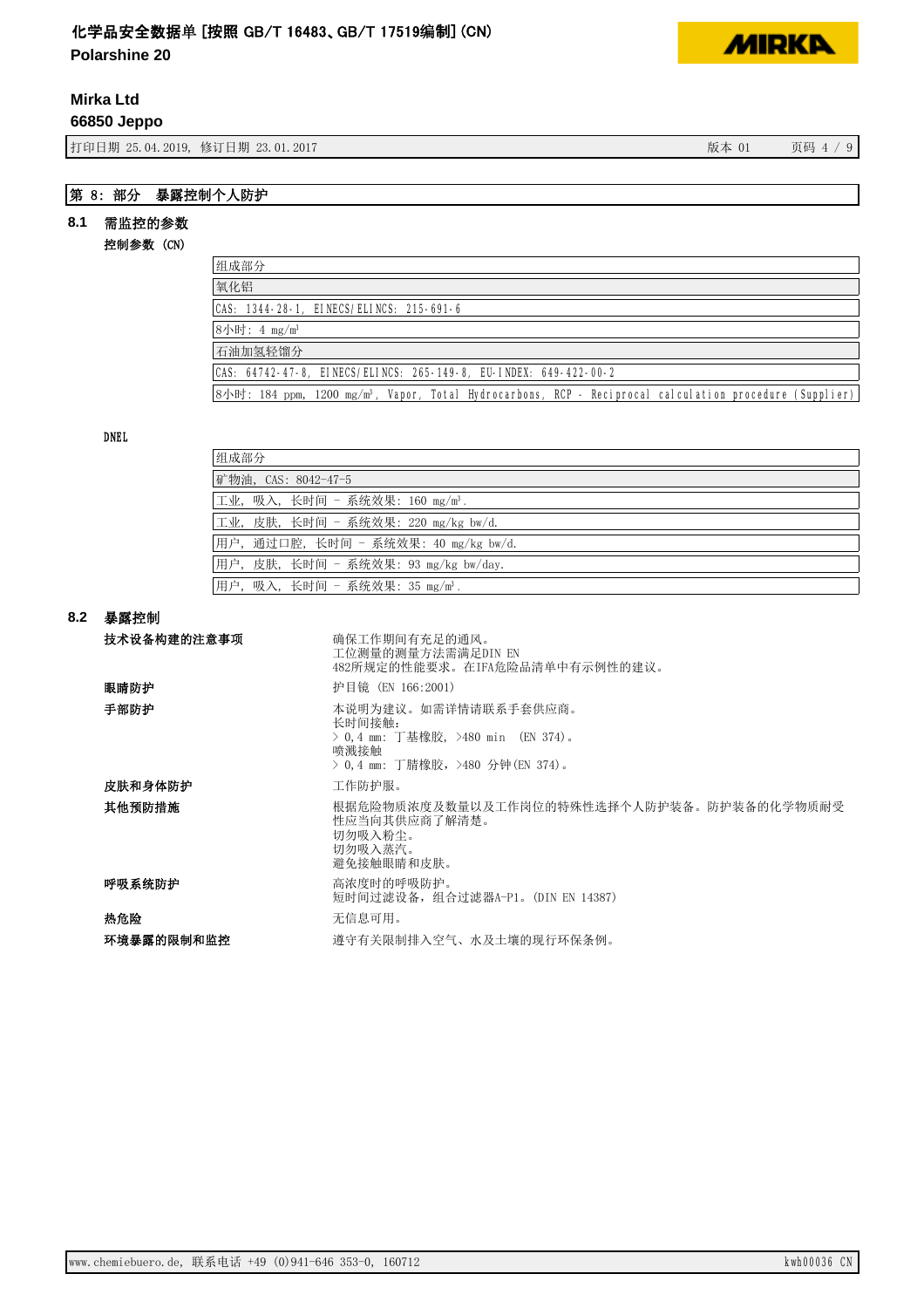**Polarshine 20**

**Mirka Ltd**

**66850 Jeppo**

3<br>19 5 5 7 5 5 64.2019, 修订日期 23.01.2017 3 5 6 5 7 9 5 7 8 7 9 5 7 9 5 7 9 5 7 9 5 7 9 5 7 9 5 7 9 5 7 9 5 7 9 5

# 第 9: 部分 物理和化学性质

| 9.1                       | 基本物理和化学性质的说明                               |  |  |
|---------------------------|--------------------------------------------|--|--|
| 形状                        | 膏状                                         |  |  |
| 颜色                        | 白色                                         |  |  |
| 气味                        | 无味                                         |  |  |
| 气味界限                      | 无信息可用。                                     |  |  |
| pH值                       | $7,0 - 9,0$                                |  |  |
| pH 值 [1%]                 | 无信息可用。                                     |  |  |
| 沸点「°Cl                    | 无信息可用。                                     |  |  |
| 闪点 [° C]                  | $> 65$ $^{\circ}$ C / $>149$ $^{\circ}$ F  |  |  |
| 易燃性 [°C]                  | 不适用                                        |  |  |
| 爆炸下限                      | 无信息可用。                                     |  |  |
| 爆炸上限                      | 无信息可用。                                     |  |  |
| 助燃/氧化特性                   | 否                                          |  |  |
| 饱和蒸气压 [kPa]               | 无信息可用。                                     |  |  |
| 相对密度 [g/ml]               | $1.1 - 1.2$                                |  |  |
| 堆积密度 [kg/m <sup>3</sup> ] | 不适用                                        |  |  |
| 可溶解于水                     | 可混合                                        |  |  |
| 辛醇/水分配系数                  | 无信息可用。                                     |  |  |
| 黏度                        | $>20.5$ mm <sup>2</sup> /s (40° C/ 104° F) |  |  |
| 相对蒸气密度(空气=1)              | 无信息可用。                                     |  |  |
| 蒸发速率                      | 无信息可用。                                     |  |  |
| 熔点 [° C]                  | 无信息可用。                                     |  |  |
| 自燃温度 [°C]                 | 无信息可用。                                     |  |  |
| 分解温度 [° C]                | 无信息可用。                                     |  |  |

# 9.2 其他说明

无信息可用。

## 第 10: 部分 稳定性和反应性

#### 10.1 反应性

尚不知有特别反应性。

#### 10.2 化学稳定性

在常温下稳定

### 10.3 可能的危险反应

与氧化剂反应。 防止干燥。

# 10.4 需要避免的条件

急剧加热。

### 10.5 不兼容的物质

见章节 10.3.

## 10.6 危险的分解产物

无已知有危害的热分解产物。

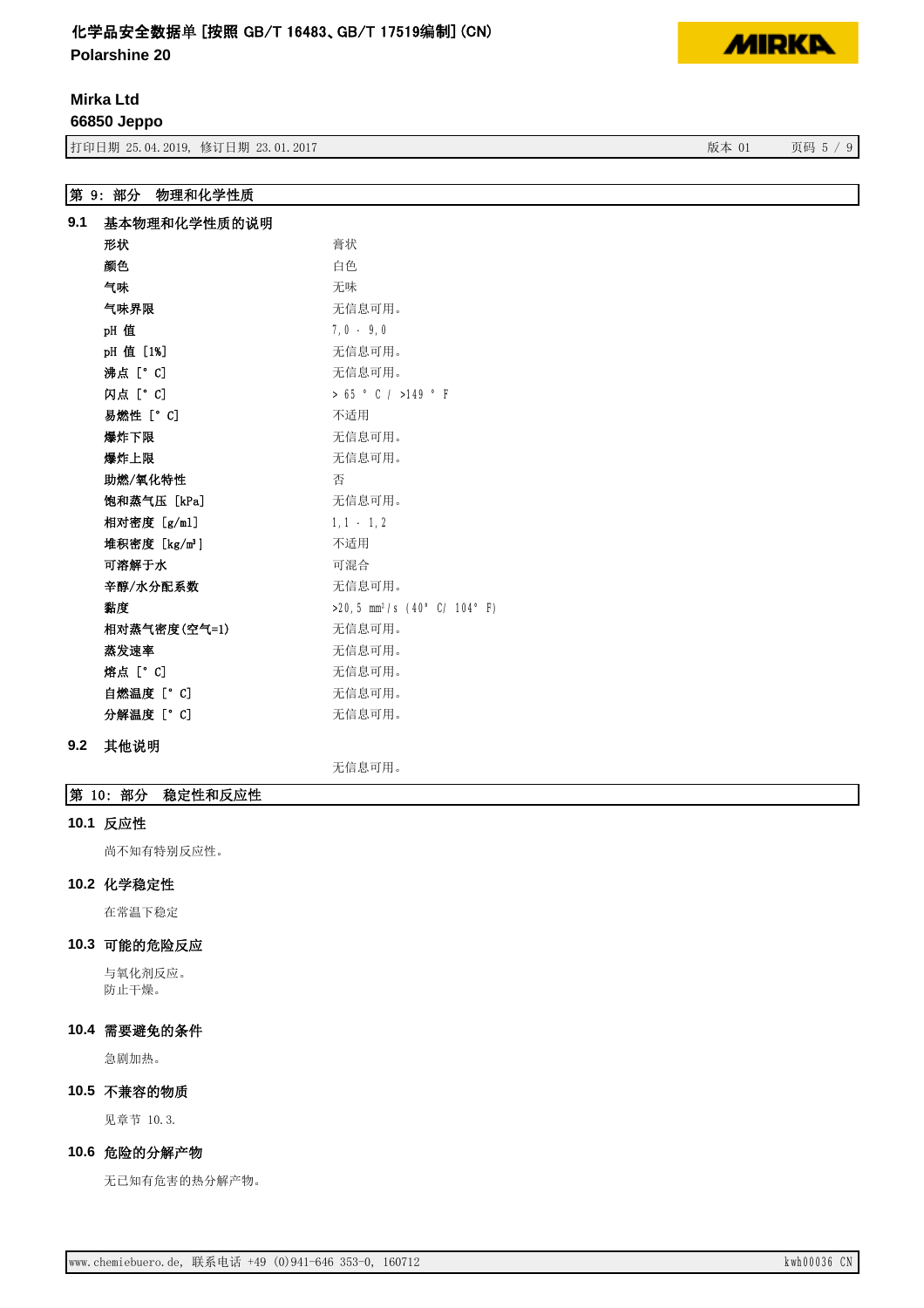**Polarshine 20**

# **Mirka Ltd**

**66850 Jeppo**

打印日期 25.04.2019, 修订日期 23.01.2017 3 20:00 20:00 20:00 20:00 20:00 20:00 20:00 20:00 20:00 20:00 20:00 20:00 20:00 20:00 20:00 20:00 20:00 20:00 20:00 20:00 20:00 20:00 20:00 20:00 20:00 20:00 20:00 20:00 20:00 20:00 20:00 2

# 第 11: 部分 毒理学信息

#### 11.1 毒效说明

#### 急性毒效

| 组成部分                                     |
|------------------------------------------|
| 矿物油, CAS: 8042-47-5                      |
| LD50, 通过口腔, 老鼠: > 5000 mg/kg.            |
| LD50, 皮肤, 家兔: > 2000 mg/kg.              |
| 石油加氢轻馏分, CAS: 64742-47-8                 |
| LD50, 皮肤, 家兔: > 5000 mg/kg.              |
| LD50, 通过口腔, 老鼠: > 5000 mg/kg.            |
| LC50, 吸入, 老鼠: > 5000 mg/m <sup>3</sup> . |

## 眼睛刺激或腐蚀 **bootedao controlled all controlled all controlled all controlled all controlled all controlled all controlled as a few methods are all few methods and all few methods are all few methods are all few methods are a**

| 皮肤刺激或腐蚀           | 根据现有资料, 分类标准不符合。              |
|-------------------|-------------------------------|
| 呼吸或皮肤过敏           | 可能引起过敏反应。<br>根據物質特異性濃度限值進行分類。 |
| 特异性靶器官系统毒性 一次接触   | 根据现有资料, 分类标准不符合。              |
| 特异性靶器官系统毒性 - 反复接触 | 根据现有资料,分类标准不符合。               |
| 生殖细胞突变性           | 根据现有资料,分类标准不符合。               |
| 牛殖毒性              | 根据现有资料,分类标准不符合。               |
| 致癌性               | 根据现有资料, 分类标准不符合。              |
| 吸入性危害物质           | 根据现有资料,分类标准不符合。               |
| 一般备注              | 经常长时间的皮肤接触会导致皮肤刺激。            |
|                   | 无整体产品的毒理学数据。                  |

## 第 12: 部分 生态学信息

# 12.1 生态毒性

12.2 持久性和降解性 续存性和可分解性

| 环境适应性特征        | 无信息可用。 |
|----------------|--------|
| 在污水处理厂处理过程中的特性 | 无信息可用。 |
| 牛物降解性。         | 无信息可用。 |

### 12.3 生物富集或生物积累性

无信息可用。

### 12.4 在土壤中的流动性

无信息可用。

## 12.5 PBT与vPvB评估结果

根据全部现有信息不能按照PBT或vPvB分类。

### 12.6 其他有害效应

无整体产品的生态学数据。 不可让产品不受控制的进入环境。

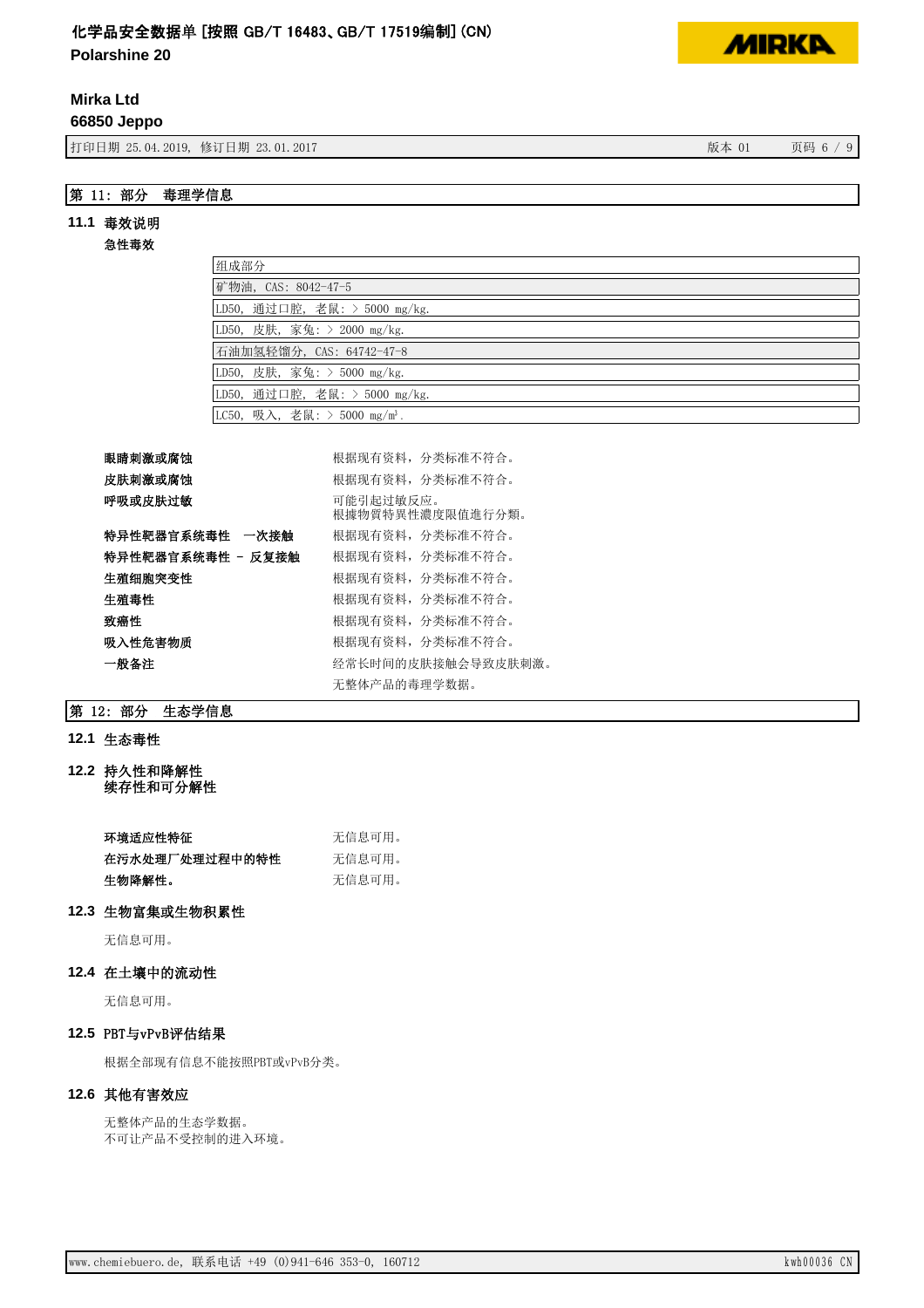**Polarshine 20**

# **Mirka Ltd**

**66850 Jeppo**

ᢃঠᰕᵏ؞䇒ᰕᵏ ⡸ᵜ 亥⸱

# 第 13: 部分 处置参考

#### 13.1 废物处理方法

按照当地的法律法规来处理废弃物。

# 污染的包装

|            | 如有必要与处置方/相关机构协调处置。                       |
|------------|------------------------------------------|
| AVV 编号(推荐) | $120120*$                                |
| 污染包装物      | コムラボ アオカー さんしんたい ムーマム ようしんて マアニアナゴ オオコロナ |

|            | 未受到污染的包装应循环再利用。<br>不能清洗的包装必须与物质一同处置。 |
|------------|--------------------------------------|
| AVV 编号(推荐) | $150110*$                            |

作为危险垃圾处置。

## **第14· 部分 运输信息**

| 余 14: 111 117<br>心删旧心          |                                     |
|--------------------------------|-------------------------------------|
| 14.1 联合国危险货物编号 (UN号)<br>陆地运输根据 | 不适用                                 |
| (ADN)                          | 不适用                                 |
| 船舶运输根据 IMDG                    | 不适用                                 |
| 航空运输根据 IATA                    | 不适用                                 |
| 14.2 联合国运输名称<br>陆地运输根据         | 非危险品                                |
| (ADN)                          | 非危险品                                |
| 船舶运输根据 IMDG                    | NOT CLASSIFIED AS "DANGEROUS GOODS" |
| 航空运输根据 IATA                    | NOT CLASSIFIED AS "DANGEROUS GOODS" |
| 14.3 联合国危险性分类<br>陆地运输根据        | 不适用                                 |
| (ADN)                          | 不适用                                 |
| 船舶运输根据 IMDG                    | 不适用                                 |
| 航空运输根据 IATA                    | 不适用                                 |
| 14.4 包装类别<br>陆地运输根据            | 不适用                                 |
| (ADN)                          | 不适用                                 |
| 船舶运输根据 IMDG                    | 不适用                                 |
| 航空运输根据 IATA                    | 不适用                                 |



٦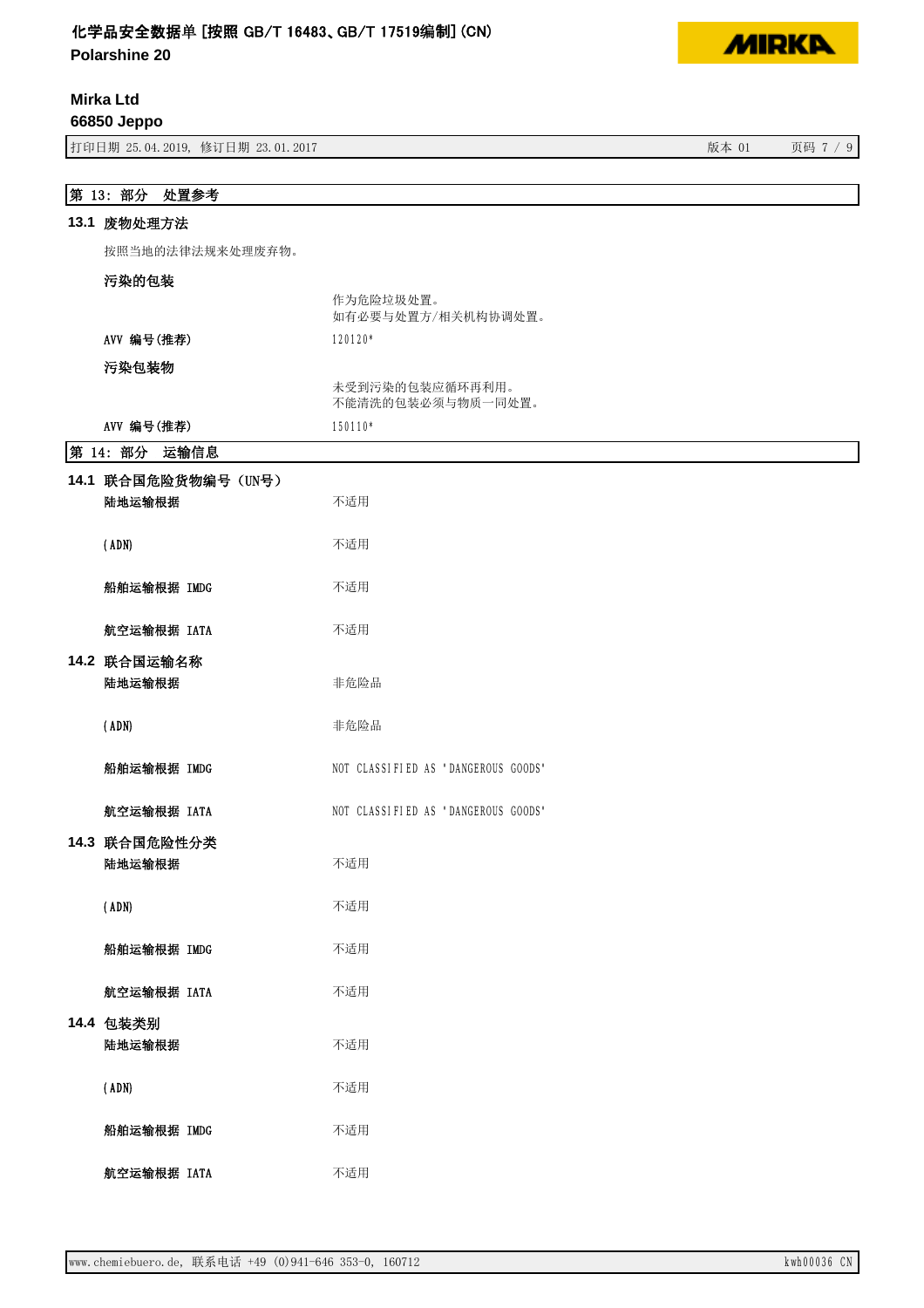**Polarshine 20**

**Mirka Ltd 66850 Jeppo**

ᢃঠᰕᵏ؞䇒ᰕᵏ ⡸ᵜ 亥⸱

| 14.5 海洋污染物 (是/否) |  |   |
|------------------|--|---|
| 陆地运输根据           |  | 否 |
| (ADN)            |  | 否 |
| 船舶运输根据 IMDG      |  | 否 |
| 航空运输根据 IATA      |  | 否 |
| 14.6 使用者的特殊防范措施  |  |   |

相关信息见章节 6 至 8。

### 14.7 大宗货物运输根据《防止船舶污染海洋公约 》附录 II 及 IBC-Code

不适用

第 15: 部分 法规信息

| 15.1 安全、健康和环保规章/材料或混合物的专项法规                                                                                                                                         |                                                                                                                                                          |  |  |  |
|---------------------------------------------------------------------------------------------------------------------------------------------------------------------|----------------------------------------------------------------------------------------------------------------------------------------------------------|--|--|--|
| 安全提示                                                                                                                                                                | 1991/689 (2001/118); 2010/75; 2004/42; 648/2004; 1907/2006 (REACH); 1272/2008;<br>75/324/EWG (2016/2037/EG); (EU) 2015/830; (EU) 2016/131; (EU) 517/2014 |  |  |  |
| 运输规定                                                                                                                                                                | ADR (2019); IMDG-Code (2019, 39. Amdt.); IATA-DGR (2019)                                                                                                 |  |  |  |
| 下列法律、法规、规章和标准,对该化<br>按照 GB/T 16483-2008、GB/T 17519-2013编制, GB 13690 - 2009; GB 15258-2009; GB<br>学品的管理作了相应的规定 (CN):<br>12268-2012; GBZ 2.1-2007; GB 30000.2-29-2013 |                                                                                                                                                          |  |  |  |
| 使用有毒物品作业场所劳动保护条例:<br>高毒物品目录:列入。                                                                                                                                     | 无                                                                                                                                                        |  |  |  |
| $-$ VOC (2010/75/CE)                                                                                                                                                | 16 %                                                                                                                                                     |  |  |  |
| 15.2 材料安全评估                                                                                                                                                         |                                                                                                                                                          |  |  |  |
|                                                                                                                                                                     | 针对该物质无物质安全评估可用。                                                                                                                                          |  |  |  |

## |第 16: 部分 其他信息

16.1 危险性说明全文 (部分 03)

> H317 可能造成皮肤过敏反应。 H315 造成皮肤刺激。 H302 吞咽有害。 H411 对水生生物有毒,且有长期持续影响。 H400 对水生生物毒性非常大。 H318 造成严重眼损伤。 H316 引起轻度皮肤刺激。 H227 可燃液体。 H304 吞咽及进入呼吸道可能致命。